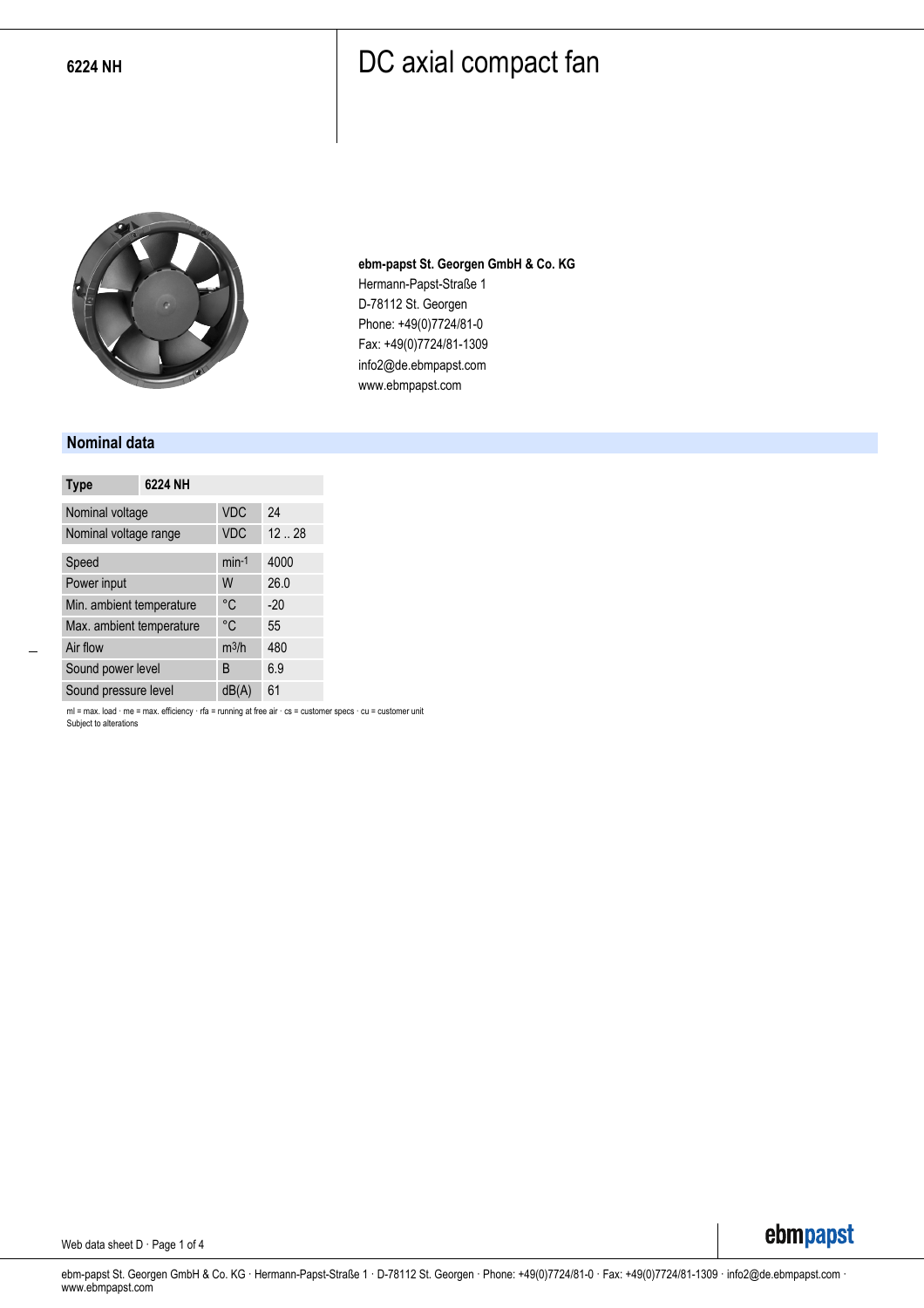#### **Technical features**

| <b>Dimensions</b>                      | 172 Ø x 51 mm                                                                                                                                                                                                                                                                            |
|----------------------------------------|------------------------------------------------------------------------------------------------------------------------------------------------------------------------------------------------------------------------------------------------------------------------------------------|
| <b>General description</b>             | VARIOFAN models available with external temperature sensor. Optional Vario-Pro: Highly flexible<br>software configuration for the fan ensures an easily customizable solution to meet the individual<br>requirements of your application. Commutation electronics completely integrated. |
| <b>Connection line</b>                 | Flat plugs 3.0 x 0.5 mm. Optional version with strands.                                                                                                                                                                                                                                  |
| Locked-rotor protection                | Electronic blocking protection, with electronic motor current limit in the startup phase and when the<br>rotor is blocked.                                                                                                                                                               |
| Direction of rotation                  | Left, looking at rotor                                                                                                                                                                                                                                                                   |
| Direction of air flow                  | Air exhaust over bars                                                                                                                                                                                                                                                                    |
| <b>Bearing</b>                         | <b>Ball bearings</b>                                                                                                                                                                                                                                                                     |
| Lifetime L10 at 40 °C                  | 70000 h                                                                                                                                                                                                                                                                                  |
| Lifetime L10 at maximum<br>temperature | 50000 h                                                                                                                                                                                                                                                                                  |
| <b>Mass</b>                            | 0.820 kg                                                                                                                                                                                                                                                                                 |
| <b>Housing material</b>                | Aluminum. Housing with grounding lug for screw M4 x 8 (TORX).                                                                                                                                                                                                                            |
| <b>Material of impeller</b>            | Fiberglass-reinforced PA plastic                                                                                                                                                                                                                                                         |
| <b>Motor protection</b>                | Protected against reverse polarity and locking.                                                                                                                                                                                                                                          |
| Approval                               | VDE, CSA, UL, CE                                                                                                                                                                                                                                                                         |

Web data sheet D · Page 2 of 4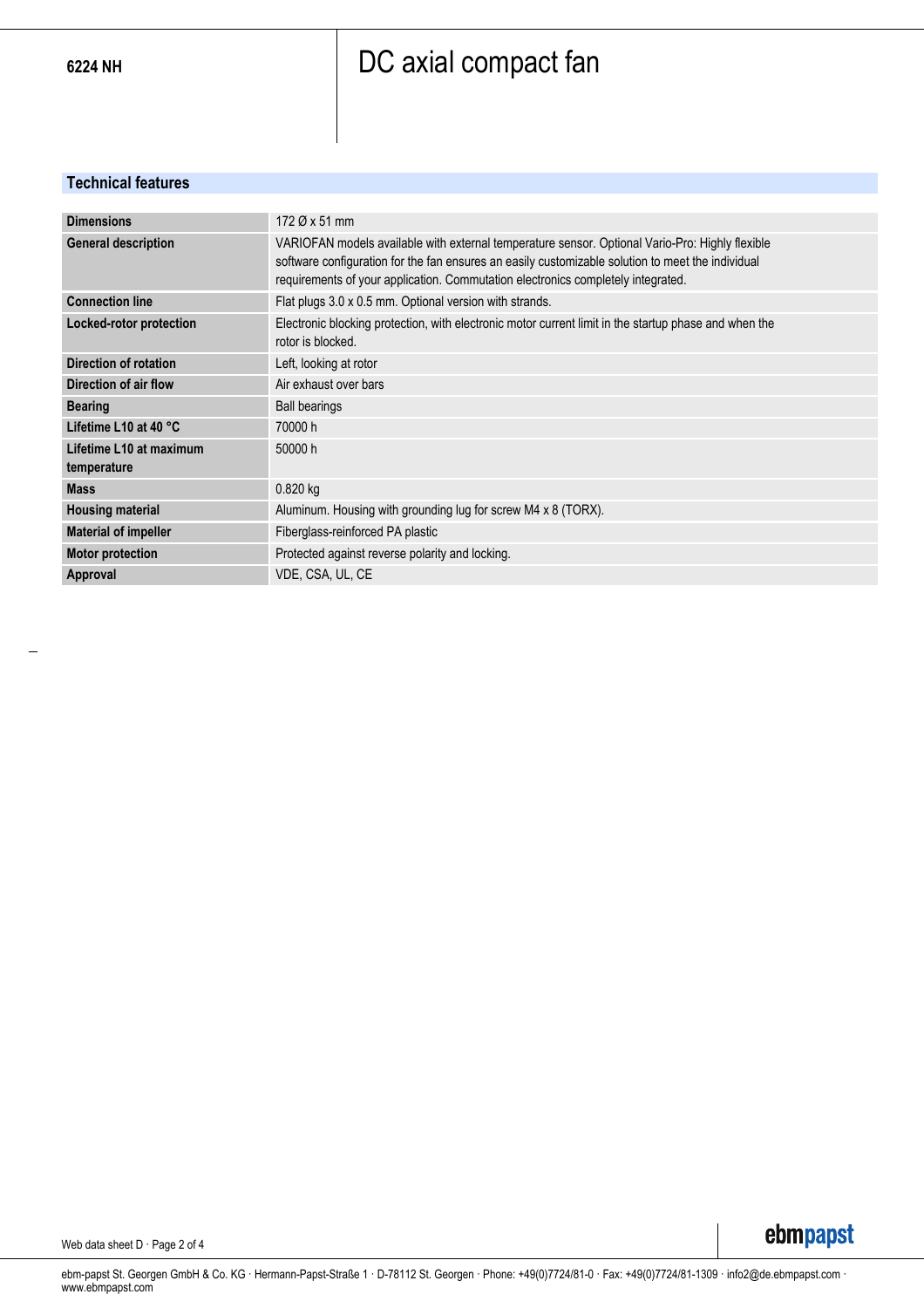### **Product drawing**



Web data sheet D · Page 3 of 4